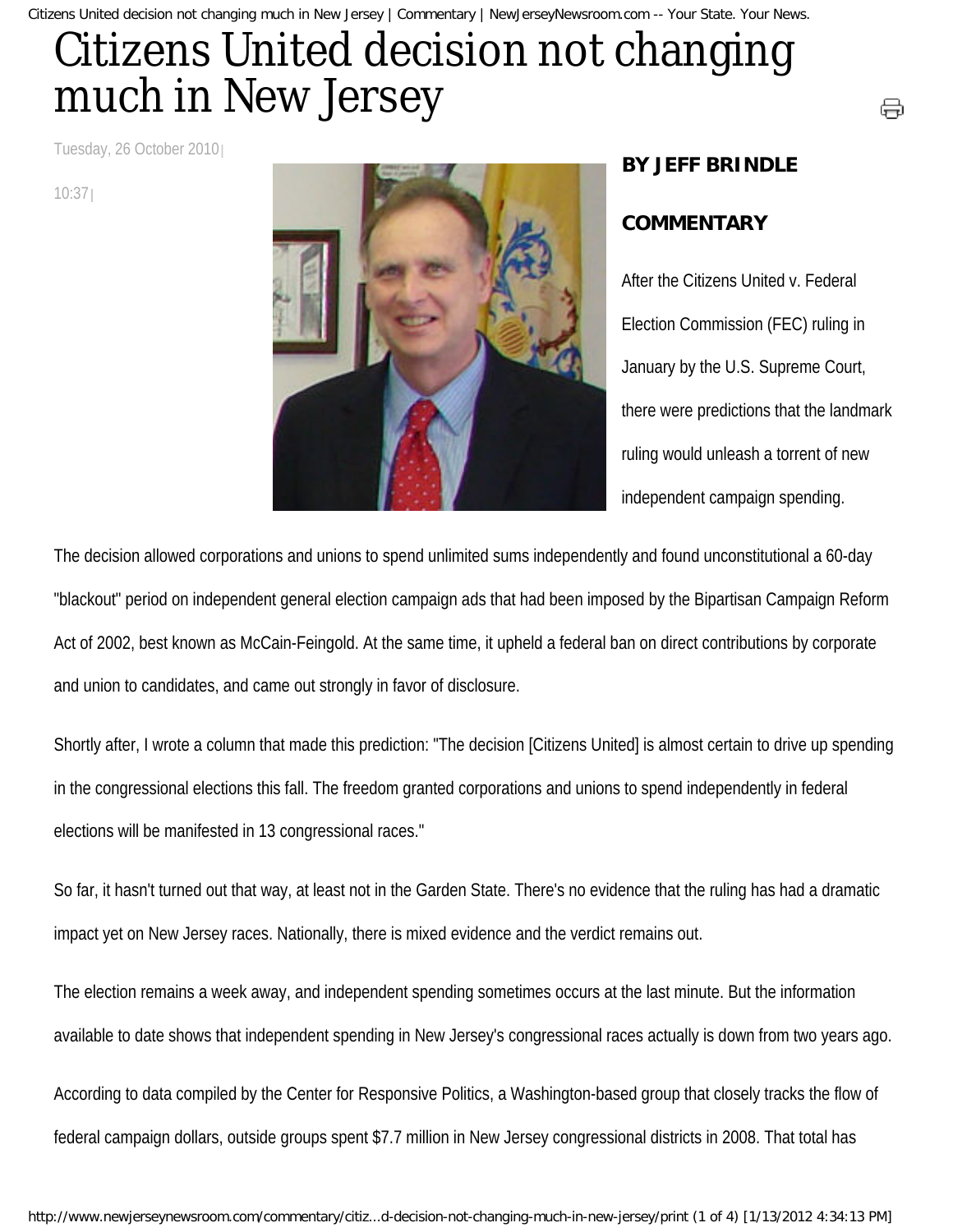dropped to \$1.5 million — an 80 percent reduction.

The numbers are even smaller when you omit independent expenditures by committees controlled by parties, primarily the Democratic Congressional Campaign Committee and the National Republican Congressional Committee. Not counting party contributions, independent groups sank \$1.5 million into 2008 campaigns. That compares to \$1.3 million this year — an 18 percent decline.

One thing that is significant- even though independent spending is down, it still is a larger percentage of overall spending in New Jersey congressional races compared to two years ago- 5.8 percent versus 5.4 percent. So candidates are depending more on outside expenditures.

If Citizens United is having a major new impact on elections, it is being felt outside of New Jersey. If you tally up independent spending in ALL 13 NEW JERSEY RACES, the total ranks behind 70 INDIVIDUAL CAMPAIGNS across the nation, according to Center for Responsive Politics data. Clearly, the most heavily targeted districts are elsewhere.

But it is more than just the January court ruling that is having an impact on congressional races. The growth in Stealth PACs actually took off after McCain-Feingold outlawed unlimited "soft money" contributions to the National Party Committees.

In 2002, when the bill became law, the Center for Responsive Politics estimated outside money at just \$27.3 million. That total grew to \$200 million in 2004, and reached a peak of \$302 million in 2008.

So far this year, the group estimates more than \$229 million has been spent on top of direct candidate spending,

The Campaign Finance Institute, another Washington-based non-profit that studies campaign finance trends, comes up with even larger totals for outside spending since it looks beyond just spending that, by law, has to be reported to the Federal Election Commission and Internal Revenue Service (IRS). It develops "best estimates" by also examining tax filings, annual reports and media interviews.

It believes outside spending surged from \$223 million in 2006 to \$397 million in 2008. So clearly the trend began well before the Citizens United case. Even so, the court case may have helped accelerated the pace of spending. Campaign Finance Institute thinks independent spending for 2010 federal races will top \$564 million. "Super-PACs" such as American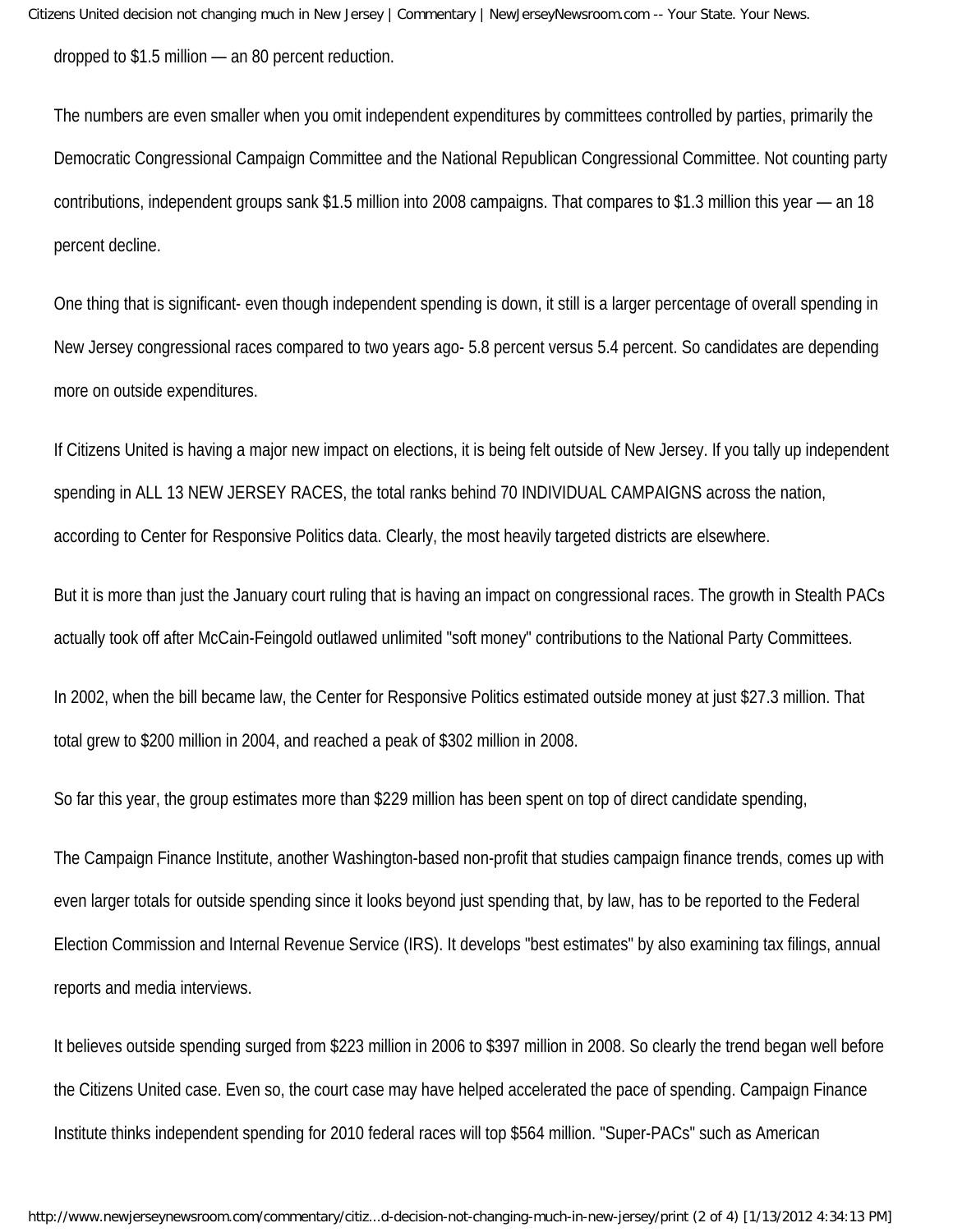Citizens United decision not changing much in New Jersey | Commentary | NewJerseyNewsroom.com -- Your State. Your News.

Crossroads have suddenly emerged on the scene and, together, they are outspending the national parties.

What isn't known is whether corporations are giving more money directly to federal campaigns, or simply increasing the amounts they give to intermediaries like the Chamber of Commerce, which is spending heavily this year. "Rather than seeing new money, it is at least theoretically possible that money is simply moving from one activity to others closely related: old wine in new bottles."

"Money that used to be spent on non-reportable (but candidate-specific) issue advertising might now be used more overtly for politics without changing the total," it added. "We . . . cannot yet know how much of the increase stems from Citizens United."

There is one noticeable difference this year: Republican groups are heavily outspending Democrats. In other recent elections, spending was relatively even. ". . . Democratic groups are on a path toward spending about 10 percent more than in 2008 while Republican groups seem to be up 70 percent," said a recent analysis by the Institute.

Another clear trend has developed over several years. Far more election funding is being raised through 501(c) groups that report to the IRS and do not have to disclose their donors.

According to the Institute, 501(c) groups spent less than \$60 million in 2004 elections. Other nonprofit groups that do disclose donors to the IRS and are primarily set up for campaigns, known as 527 political committees, spent \$426 million the same year.

By 2008, spending by 501(c) groups had jumped to \$200 million- about the same as 527 committees. This shift seems to be accelerating this election season and it means voters will be even more in the dark about who specifically is bankrolling campaigns.

It almost seems national campaigns have come full circle.

Most forget that it was large, secret donations to national elections in the early 1970s that led to the more than three-decade campaign finance reform effort that has been trying to maximize information about political donors for voters.

Getting back to New Jersey, independent spending also appears to be missing in three special state elections for legislative seats this November. The 5th, 14th, and 31st legislative districts are holding elections to fill State Senate and Assembly